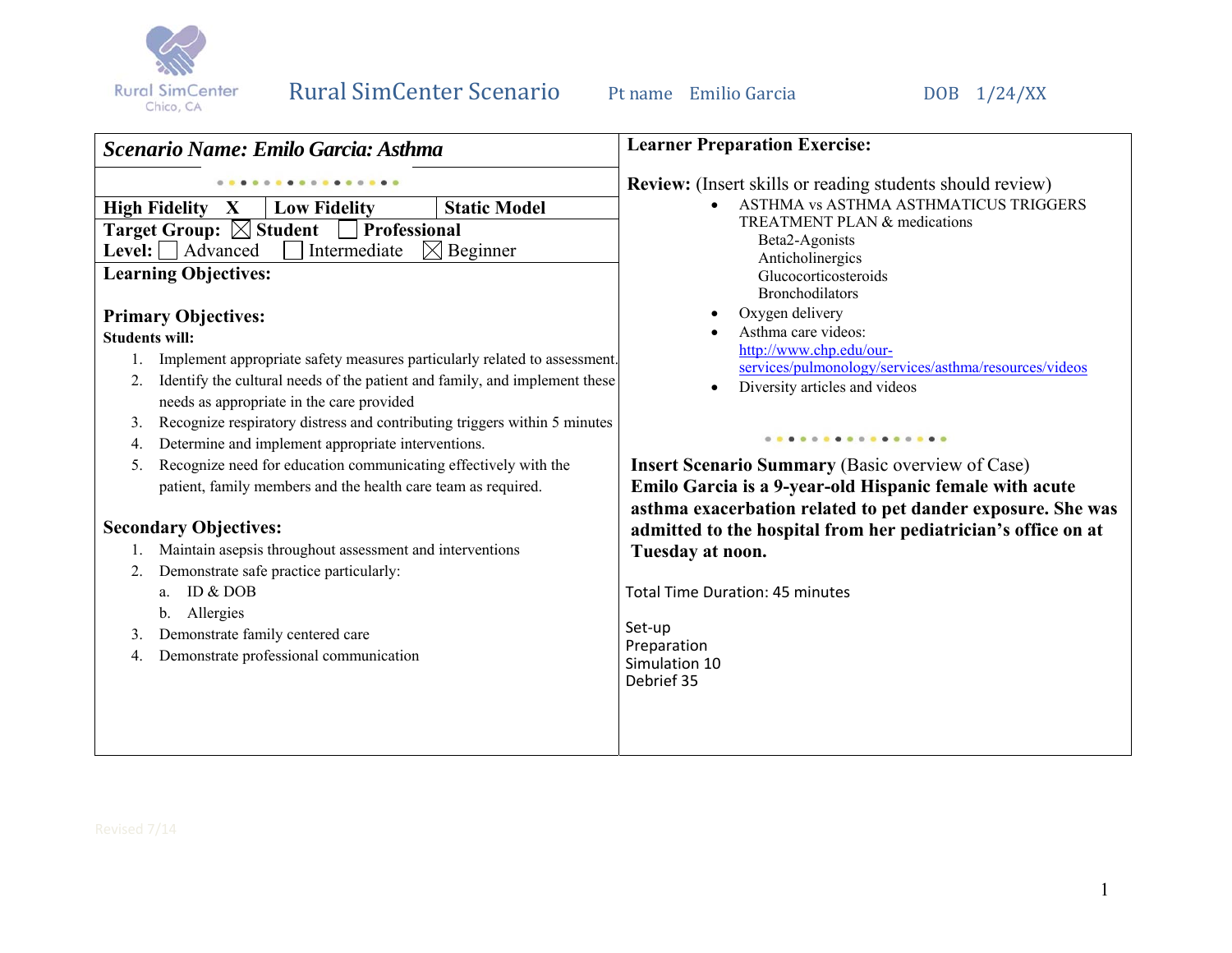

## **Initial Subjective Data:**

Background Information: Lives with mom and dad on a ranch. Both mom and dad smoke but outside. On government aide.

#### Past History:

Three ED visits in frequent succession; all billing records indicated diagnoses of pneumonia. The boy also visited the ED another 13 times for asthma and 4 additional times for upper respiratory infections. The family has refused any home visits because they worried about being reported to the immigration authorities. Usually seen in ER due to parents work and fear of authorities being alerted to scheduled office visit. Transportation issue as well.

#### Presenting History:

Patient presented to the drop-in pediatric clinic this morning with difficulty breathing. His mother reported that Emilio got a new puppy 3 days ago and that the dog has been sleeping in the patient's bed. Multiple inhalers were administered at home, but his respiratory status did not improve. At the pediatric clinic, Emilio was given an albuterol nebulizer treatment, which resulted in some improvement of symptoms but wheezing persists.

Emilio was admitted from the clinic to the hospital at noon and is being managed with IV steroids and albuterol nebulizer treatments.

# Patient Description and Image



Name Emilio Garcia Age 9 years Birthdate 1/24/XX Gender male Weight 110 lbs Height 4'10 Allergies peanuts, eggs, and wheat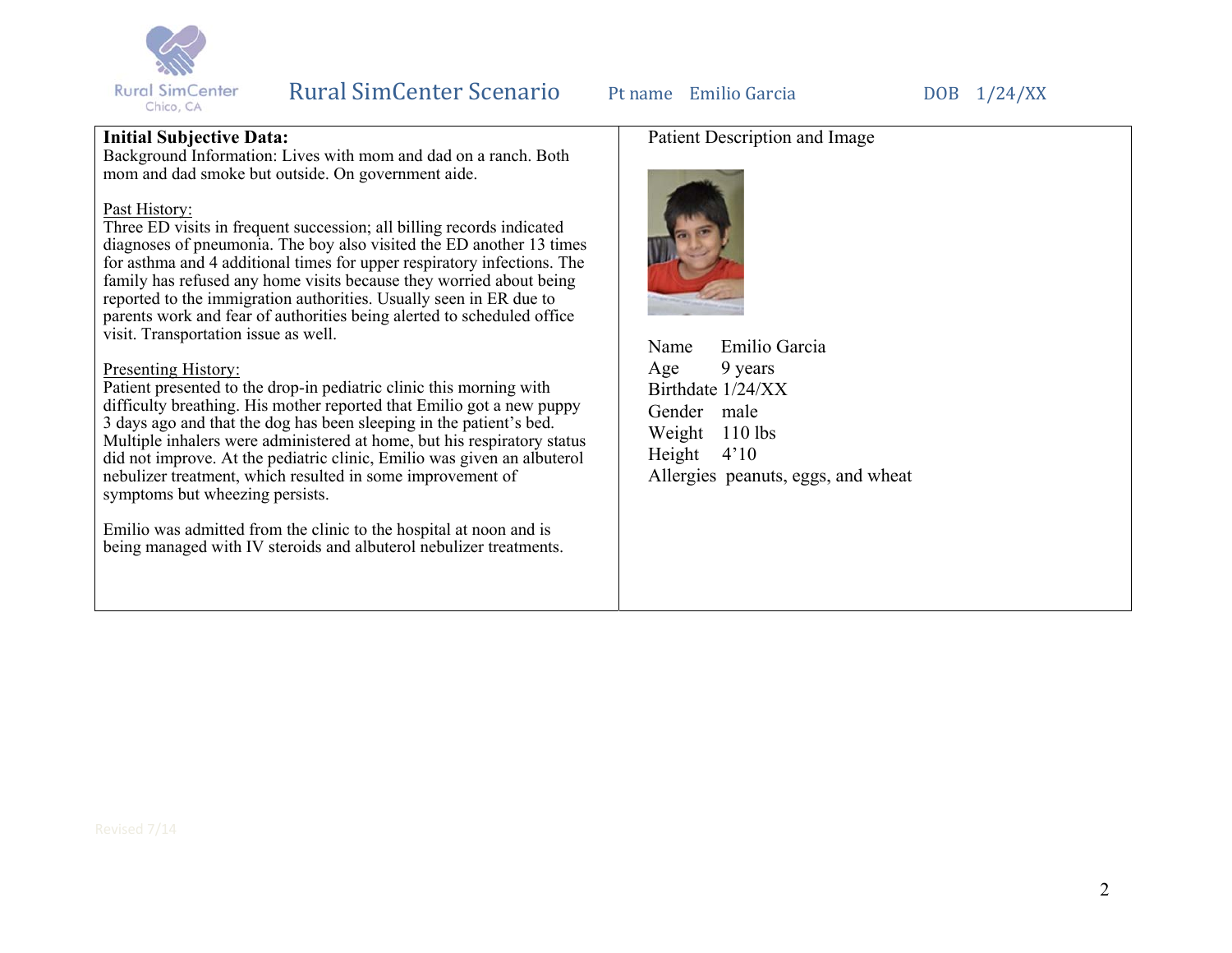| <b>Supplies</b>                                                                                                                                                                                                          | <b>Set-up Notes:</b> What is needed for the patient (simulator/actor) and<br>what is needed for the patient room?            |
|--------------------------------------------------------------------------------------------------------------------------------------------------------------------------------------------------------------------------|------------------------------------------------------------------------------------------------------------------------------|
| <b>IV Set Up</b><br>$\Box$ Saline Lock $\boxtimes$ IV $\boxtimes$ IV Pump $\Box$ Second IV<br>Fluid Type: D5 1/2 NORMAL SALINE WITH 20 mEq<br>Potassium chloride<br>Infusion Rate: 100ml/hr<br>Tubing: Pediatric soluset | Setting:<br>$\Box$ ICU $\Box$ Emergency $\Box$ Medical<br>$\Box$ Surgery/OR<br>□Out-Patient ⊠Other __PICU_________           |
|                                                                                                                                                                                                                          | <br><b>Monitor Setup:</b>                                                                                                    |
| <b>Medications</b>                                                                                                                                                                                                       | $\boxtimes$ Primary ECG Secondary ECG $\boxtimes$ Pulse                                                                      |
| $\boxtimes$ Med Dispense                                                                                                                                                                                                 | $\boxtimes$ Respiratory Rate $\boxtimes$ B/P $\boxtimes$ SPO2 $\boxtimes$ Temp $\Box$ CO2                                    |
| <b>Medication List</b>                                                                                                                                                                                                   | Other Settings                                                                                                               |
| 1. Albuterol<br>Methylprednisolone 1mg/kg/dose IV<br>2.<br><b>Atrovent</b><br>3.<br>4.<br>5.<br>6.                                                                                                                       | <b>Moulage: Signs of hypoxia</b><br><b>Patient Actors Requested:</b><br>Age<br>Gender<br>Clothing<br>Relationship to Patient |
|                                                                                                                                                                                                                          | Paperwork*                                                                                                                   |
|                                                                                                                                                                                                                          | $\boxtimes$ Physician Orders $\boxtimes$ Chart $\boxtimes$ Lab Reports                                                       |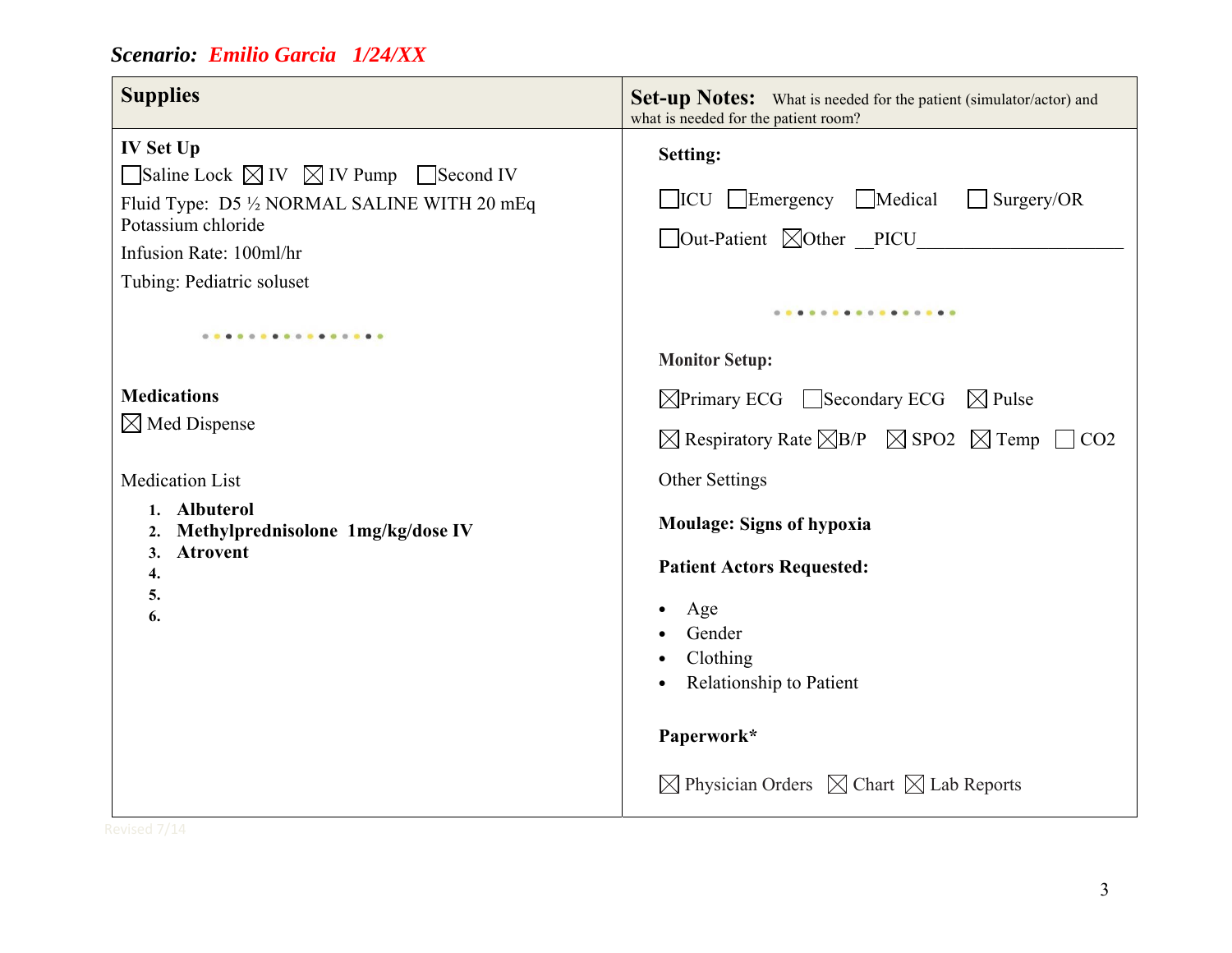| Equipment:<br>$\boxtimes$ Nasal Cannula $\boxtimes$ O2 Mask $\boxtimes$ Non-Rebreather | *Attach Reports to the file                          |
|----------------------------------------------------------------------------------------|------------------------------------------------------|
| $\boxtimes$ PPE (goggles, gloves, etc) $\boxtimes$ Penlight $\Box$ Crash Cart          | <b>Facilitator Notes:</b> will bring to day of class |
| $\Box$ EMR $\Box$ Thermometer $\Box$ Accucheck $\Box$ NG Tube                          |                                                      |
| $\boxtimes$ Suction $\Box$ Chest Tube $\Box$ Other                                     |                                                      |
| Please Describe Additional Equipment Needs                                             |                                                      |
| stuffed dog to use blow by with, inspirometer                                          |                                                      |
|                                                                                        |                                                      |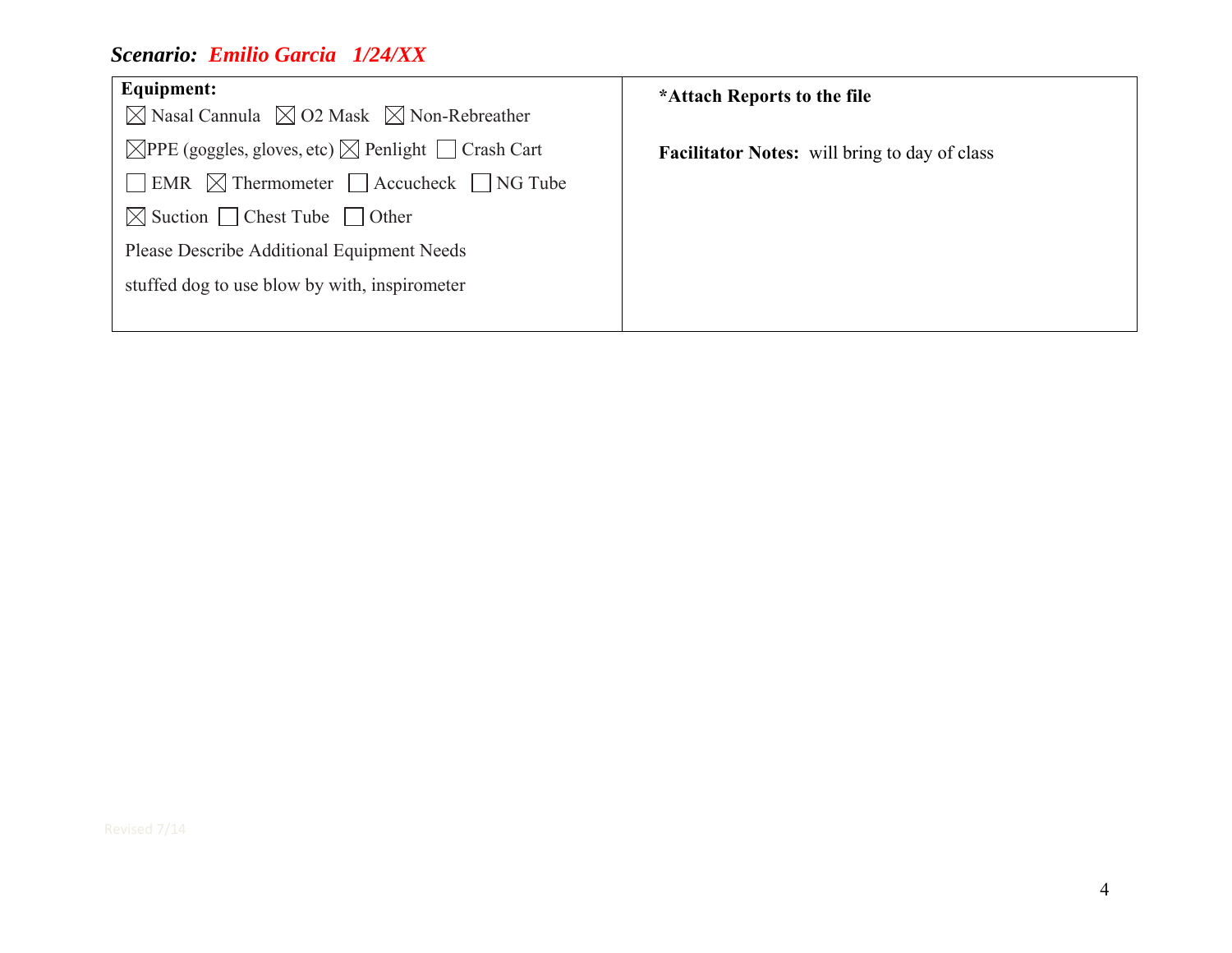**Scenario Progression:** Admission Information

| Initial State: Frame 1                                 |                  | <b>Initial Patient History</b> |                                                                                               |  |  |
|--------------------------------------------------------|------------------|--------------------------------|-----------------------------------------------------------------------------------------------|--|--|
| <b>Vital Signs</b>                                     |                  | <b>Body System Assessment</b>  | <b>Patient Finding</b>                                                                        |  |  |
| <b>Cardiac Rhythm: NSR</b>                             |                  | • Neurological/Sensory         | alert and oriented                                                                            |  |  |
| Pulse:94                                               |                  | $\bullet$ Cardiac              | regular sinus rhythm                                                                          |  |  |
| <b>Respiratory Rate:36</b>                             |                  | • Pulmonary                    | Inspiratory and expiratory wheezing;                                                          |  |  |
| <b>Breathing Pattern</b>                               |                  |                                | hacking, non-productive cough,                                                                |  |  |
| <b>Chest Rise</b>                                      |                  |                                | circumoral cyanosis                                                                           |  |  |
| <b>Blood Pressure: 110/70</b>                          |                  | • Musculoskeletal              | full rom                                                                                      |  |  |
| <b>SPO2</b> 86% with oxygen but not connected          |                  | • Gastrointestinal             | normal                                                                                        |  |  |
| <b>Temp 99.5</b> $F(37.5 C)$                           |                  | • Genitourinary                | voiding                                                                                       |  |  |
| <b>General Conditions to be in place for Scenario:</b> |                  | • Skin/Wound                   | clear                                                                                         |  |  |
| Parent in room with child.                             |                  | • Vocal Complaint              | mi duelle el pecho y mi brazo (it hurts)<br>referring to chest & arm IV, crying off and<br>on |  |  |
| <b>Correct Action</b>                                  | Move to Frame: 2 | • Initial Lab/Diagnostics      |                                                                                               |  |  |
| Wrong Action                                           | Move to Frame: 3 |                                |                                                                                               |  |  |
| No Action                                              | Move to Frame:   |                                |                                                                                               |  |  |

. **. . . . . . . . . . . . . . .** 

Facilitator Notes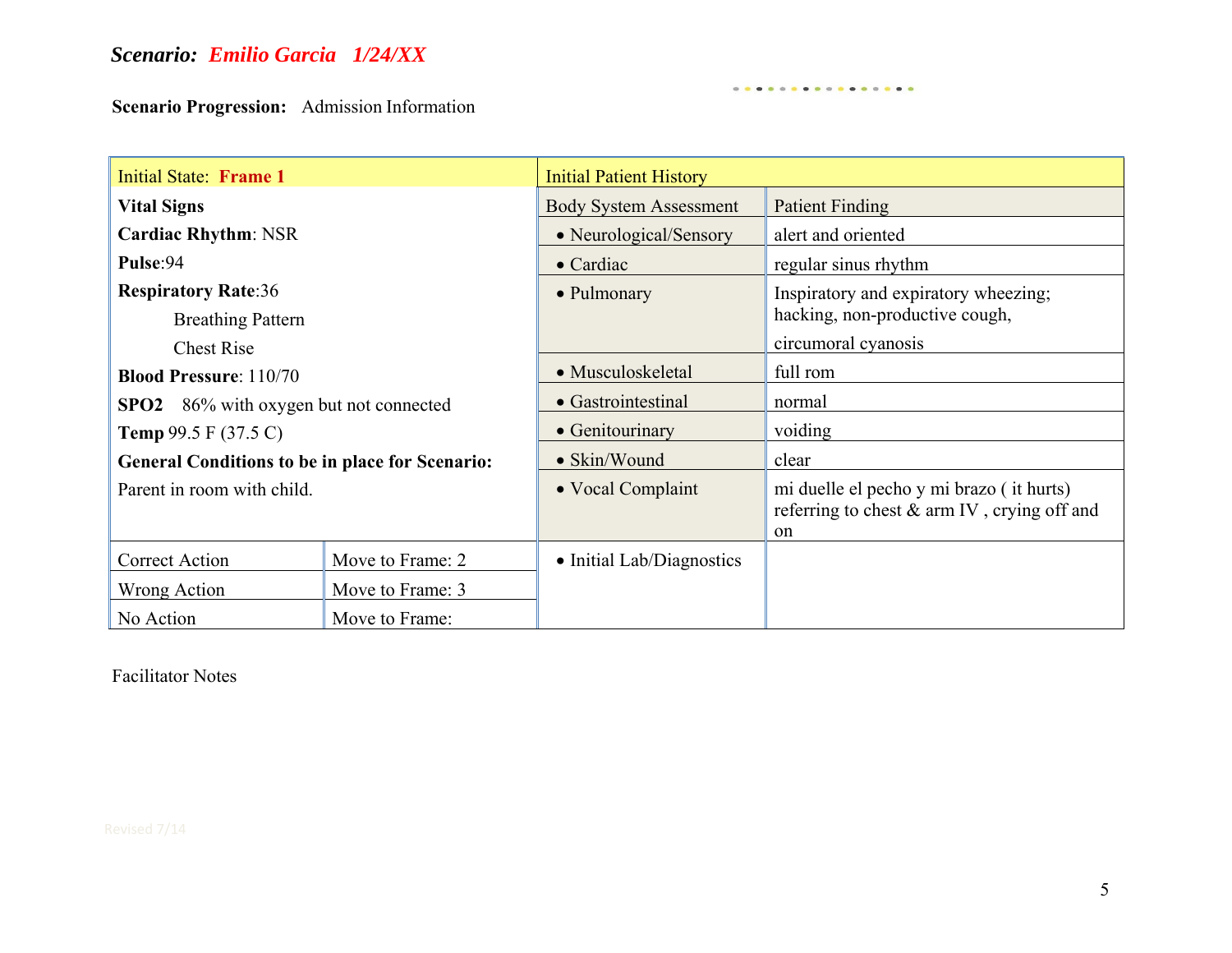| <b>Initial State: Frame 2</b>                                             |                | <b>Change in Patient Condition</b> |                                                       |  |
|---------------------------------------------------------------------------|----------------|------------------------------------|-------------------------------------------------------|--|
| <b>Vital Signs</b>                                                        |                | <b>Body System Assessment</b>      | Patient Finding                                       |  |
| Cardiac Rhythm:ST                                                         |                | • Neurological/Sensory             | alert and oriented                                    |  |
| Pulse: 110                                                                |                | $\bullet$ Cardiac                  | regular sinus rhythm                                  |  |
| <b>Respiratory Rate:36</b>                                                |                | • Pulmonary                        | Inspiratory and expiratory wheezing;                  |  |
| <b>Breathing Pattern</b>                                                  |                |                                    | hacking, non-productive cough,<br>circumoral cyanosis |  |
| <b>Chest Rise</b>                                                         |                | • Musculoskeletal                  | full rom                                              |  |
| Blood Pressure: 114/74                                                    |                | • Gastrointestinal                 | normal                                                |  |
| SPO <sub>2</sub><br>90% if oxygen is connected<br>99.7 F (37.6 C)<br>Temp |                | • Genitourinary                    | voiding                                               |  |
|                                                                           |                | • Skin/Wound                       | clear                                                 |  |
| General Conditions to be in place for Scenario:                           |                | • Vocal Complaint                  | no quiero when neb is offered                         |  |
| Correct Action                                                            | Move to Frame: | • New Lab Reports                  |                                                       |  |
| Wrong Action                                                              | Move to Frame: |                                    |                                                       |  |
| No Action                                                                 | Move to Frame: |                                    |                                                       |  |

**Facilitator Notes:**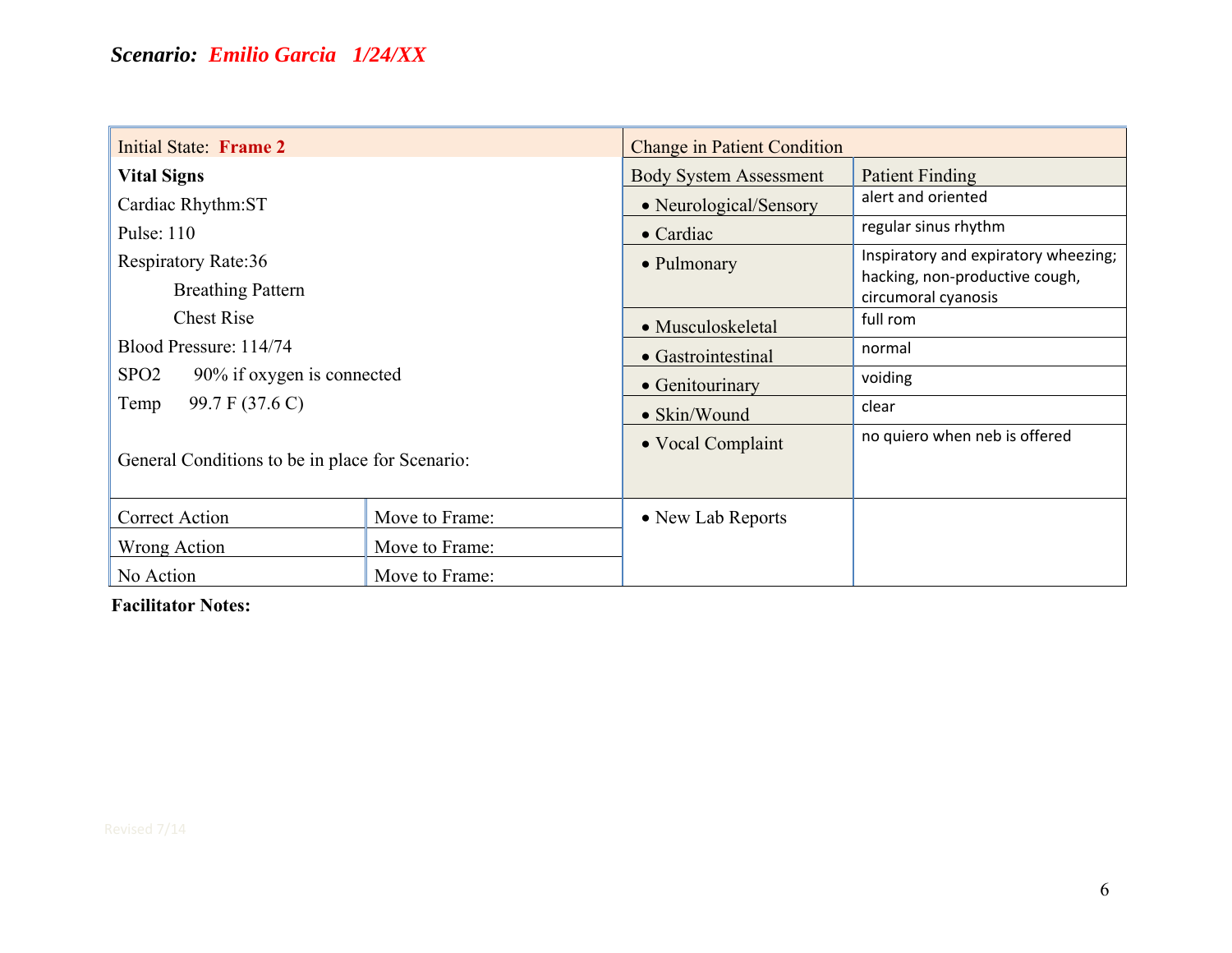| Initial State: Frame 3                                                                             |                | <b>Initial Patient History</b> |                                                                |
|----------------------------------------------------------------------------------------------------|----------------|--------------------------------|----------------------------------------------------------------|
| <b>Vital Signs</b>                                                                                 |                | <b>Body System Assessment</b>  | Patient Finding                                                |
| Cardiac Rhythm:ST                                                                                  |                | • Neurological/Sensory         | alert and oriented                                             |
| Pulse: $110$                                                                                       |                | $\bullet$ Cardiac              | regular sinus rhythm                                           |
| <b>Respiratory Rate:36</b>                                                                         |                | • Pulmonary                    | less noises, poor non-productive<br>cough, circumoral cyanosis |
| <b>Breathing Pattern</b>                                                                           |                | • Musculoskeletal              | full rom                                                       |
| <b>Chest Rise</b>                                                                                  |                | • Gastrointestinal             | normal                                                         |
| Blood Pressure: 114/74                                                                             |                | • Genitourinary                | voiding                                                        |
| SPO2 O2 Sat = $88\%$ (if 1 L/min via nasal cannula), O2 Sat =<br>92% (if 2 L/min via nasal cannula |                | $\bullet$ Skin/Wound           | clear                                                          |
| 99.7 F (37.6 C)<br>Temp                                                                            |                | • Vocal Complaint              | mi duelle mi pecho                                             |
| General Conditions to be in place for Scenario:                                                    |                |                                |                                                                |
|                                                                                                    |                |                                |                                                                |
| Correct Action                                                                                     | Move to Frame: | • Initial Lab/Diagnostics      |                                                                |
| Move to Frame:<br>Wrong Action                                                                     |                |                                |                                                                |
| No Action                                                                                          | Move to Frame: |                                |                                                                |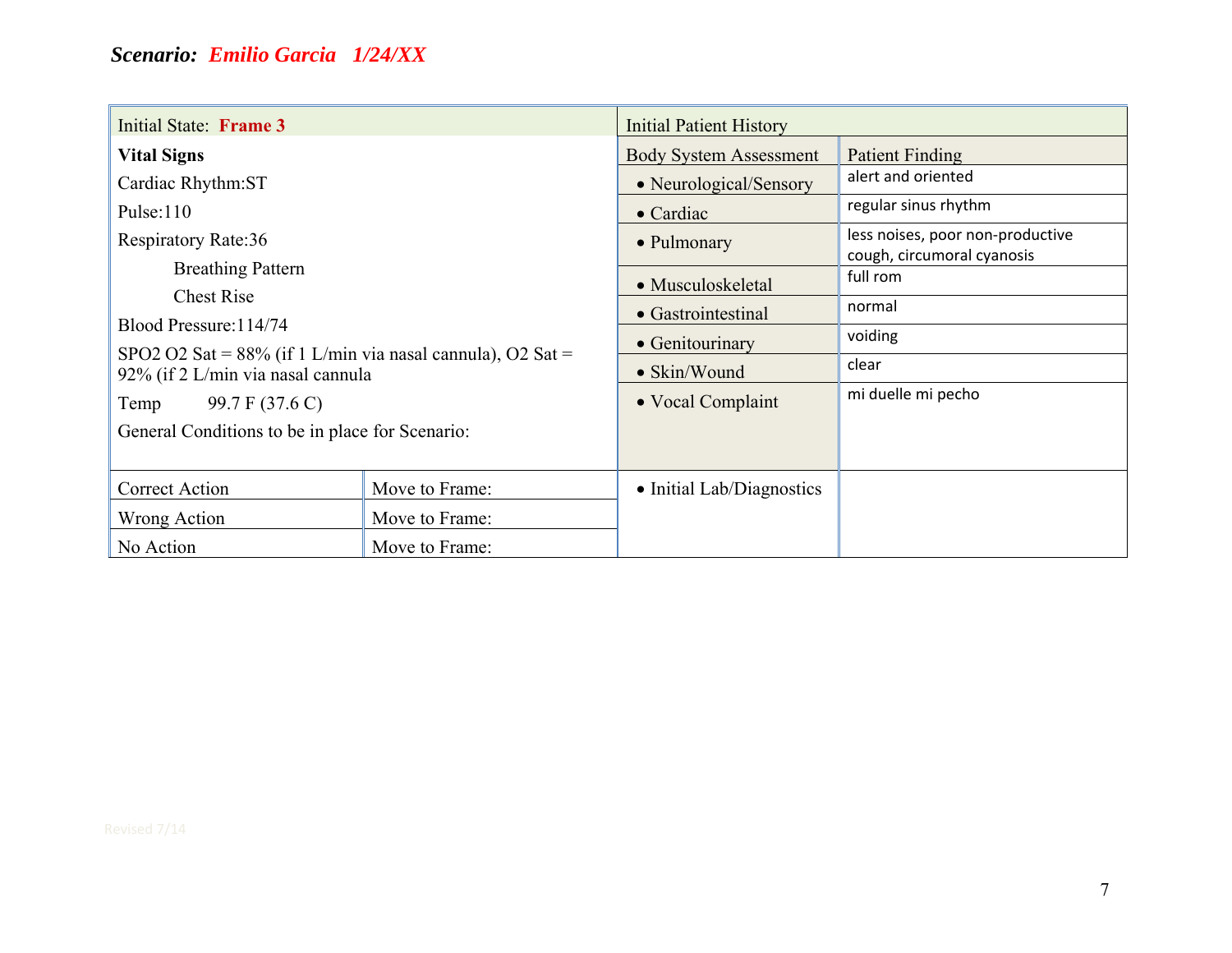| Initial State: Frame 4                            |                | Change in Patient Condition   |                                                  |  |
|---------------------------------------------------|----------------|-------------------------------|--------------------------------------------------|--|
| <b>Vital Signs</b>                                |                | <b>Body System Assessment</b> | <b>Patient Finding</b>                           |  |
| Cardiac Rhythm: ST                                |                | • Neurological/Sensory        | lethargic                                        |  |
| Pulse: $122$                                      |                | $\bullet$ Cardiac             | rapid, regular                                   |  |
| <b>Respiratory Rate:44</b>                        |                | • Pulmonary                   | quite, No wheezing, no air                       |  |
| <b>Breathing Pattern shallow</b>                  |                |                               | movement; persistent, hacking cough,<br>cyanosis |  |
| <b>Chest Rise</b>                                 |                | • Musculoskeletal             | limp                                             |  |
| Blood Pressure: 118/78                            |                | • Gastrointestinal            | normal                                           |  |
| SPO <sub>2</sub><br>78% (regardless of flow rate) |                | • Genitourinary               | history of voiding                               |  |
| Temp 99.5 F (37.5 C)                              |                | • Skin/Wound                  | mottled                                          |  |
| General conditions to be in place for Scenario:   |                | • Vocal Complaint             | occasional grunt                                 |  |
| Correct Action                                    | Move to Frame: | • New Lab Reports             |                                                  |  |
| Wrong Action                                      | Move to Frame: |                               |                                                  |  |
| No Action                                         | Move to Frame: |                               |                                                  |  |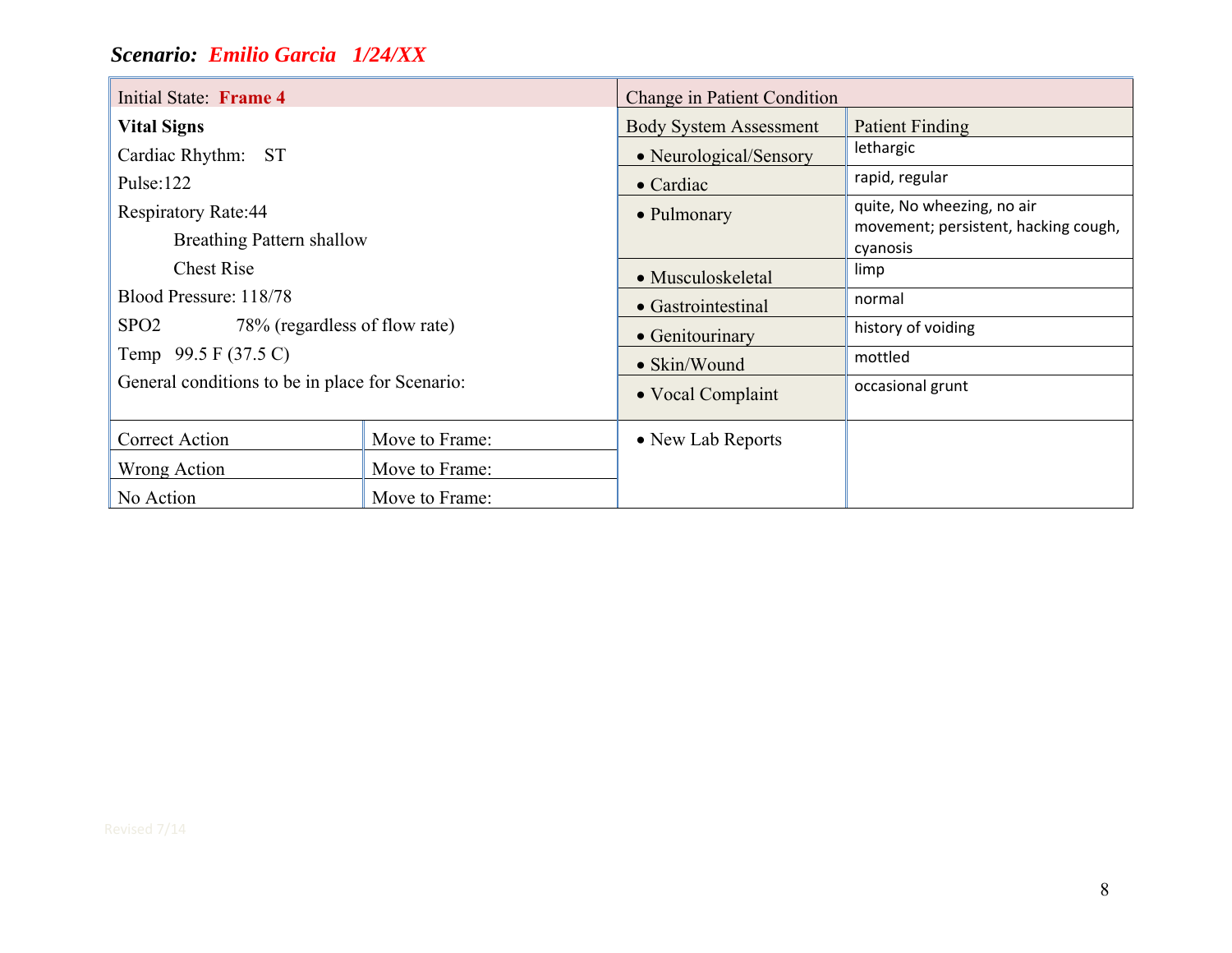| Initial State: Frame 5                          |                                   | Change in Patient Condition |                                    |
|-------------------------------------------------|-----------------------------------|-----------------------------|------------------------------------|
| <b>Vital Signs</b>                              |                                   | <b>Body System</b>          | <b>Patient Finding</b>             |
| Cardiac Rhythm:ST                               |                                   | Assessment                  |                                    |
| Pulse:108                                       |                                   | • Neurological/Sensory      | alert oriented                     |
| <b>Respiratory Rate:26</b>                      |                                   | $\bullet$ Cardiac           | sinus tach                         |
| <b>Breathing Pattern</b>                        |                                   | • Pulmonary                 | less wheezes but good air exchange |
| <b>Chest Rise</b>                               |                                   | • Musculoskeletal           | full rom                           |
| Blood Pressure: 117/84                          |                                   | • Gastrointestinal          | normal                             |
| SPO2 98% 4 liters after neb tx.                 |                                   | • Genitourinary             | normal                             |
| Temp 99.5 (37.5C)                               |                                   | • Skin/Wound                | clear                              |
| General Conditions to be in place for Scenario: |                                   | • Vocal Complaint           | Mi siento mas bien                 |
|                                                 |                                   |                             |                                    |
| <b>Correct Action</b>                           | Move to Frame: end of<br>scenario | • New Lab Reports           |                                    |
| Wrong Action                                    | Move to Frame:                    |                             |                                    |
| No Action                                       | Move to Frame:                    |                             |                                    |

**Facilitator Notes:**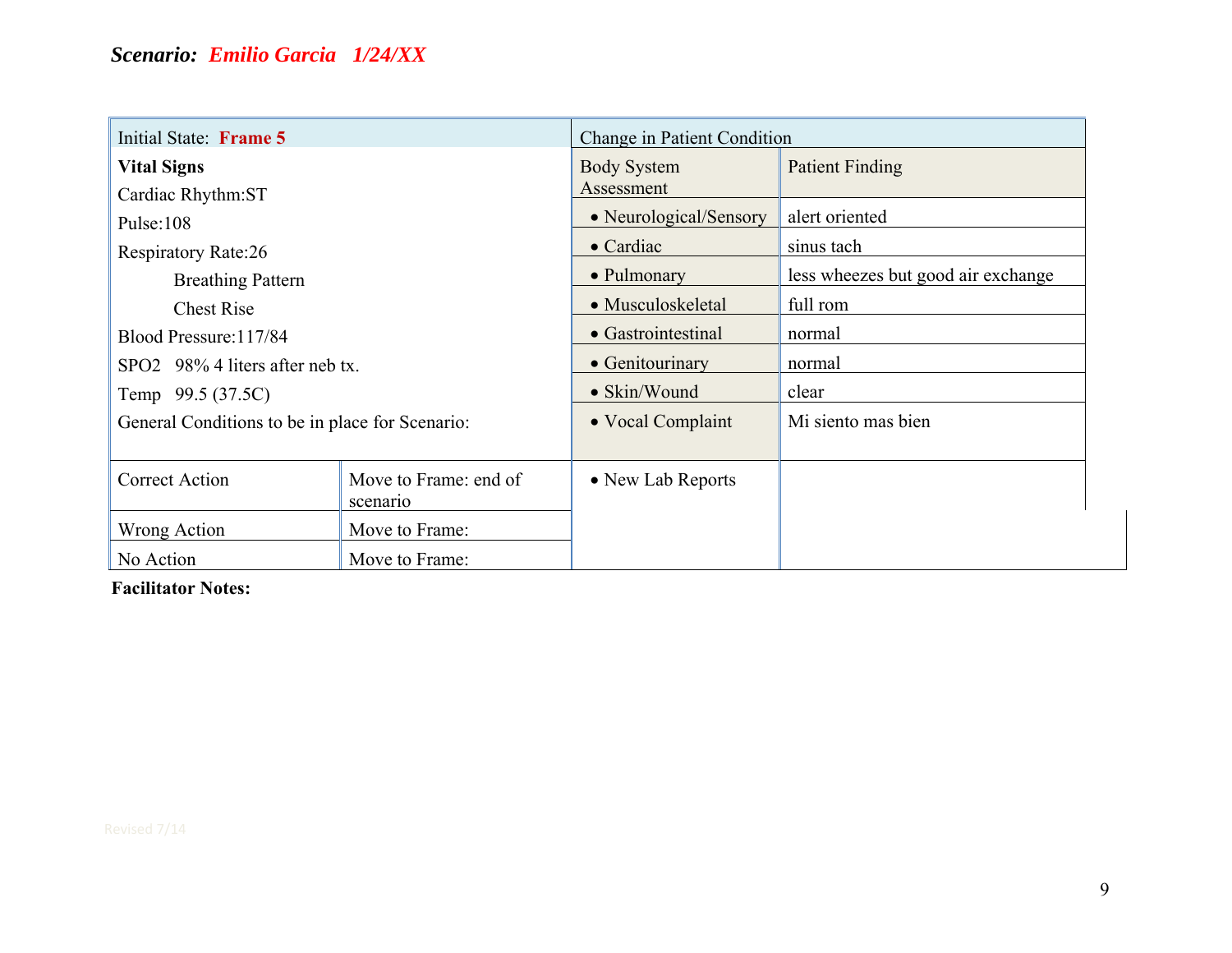| Initial State: Frame 6                          |                | Change in Patient Condition                             |  |  |
|-------------------------------------------------|----------------|---------------------------------------------------------|--|--|
| <b>Vital Signs</b>                              |                | <b>Patient Finding</b><br><b>Body System Assessment</b> |  |  |
| Cardiac Rhythm:                                 |                | • Neurological/Sensory                                  |  |  |
| Pulse:                                          |                | $\bullet$ Cardiac                                       |  |  |
| <b>Respiratory Rate:</b>                        |                | • Pulmonary                                             |  |  |
| <b>Breathing Pattern</b>                        |                | • Musculoskeletal                                       |  |  |
| <b>Chest Rise</b>                               |                | • Gastrointestinal                                      |  |  |
| <b>Blood Pressure:</b>                          |                | • Genitourinary                                         |  |  |
| SPO <sub>2</sub>                                |                | $\bullet$ Skin/Wound                                    |  |  |
| Temp                                            |                | • Vocal Complaint                                       |  |  |
| General Conditions to be in place for Scenario: |                |                                                         |  |  |
|                                                 |                |                                                         |  |  |
| <b>Correct Action</b>                           | Move to Frame: | • New Lab Reports                                       |  |  |
| Wrong Action                                    | Move to Frame: |                                                         |  |  |
| No Action                                       | Move to Frame: |                                                         |  |  |

**Facilitator Notes:**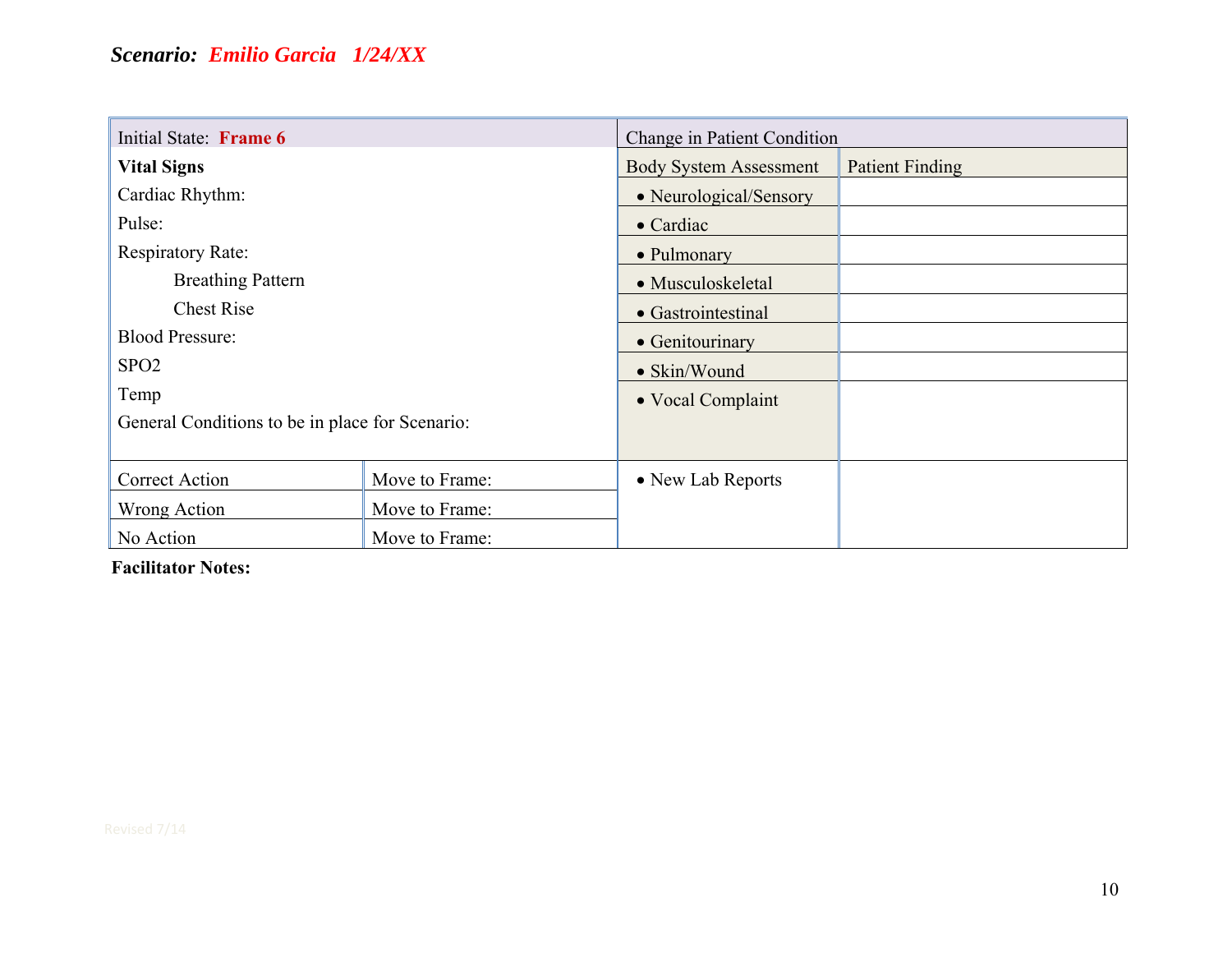**Scenario Progression Algorithm: Copy and use images to create your algorithm**

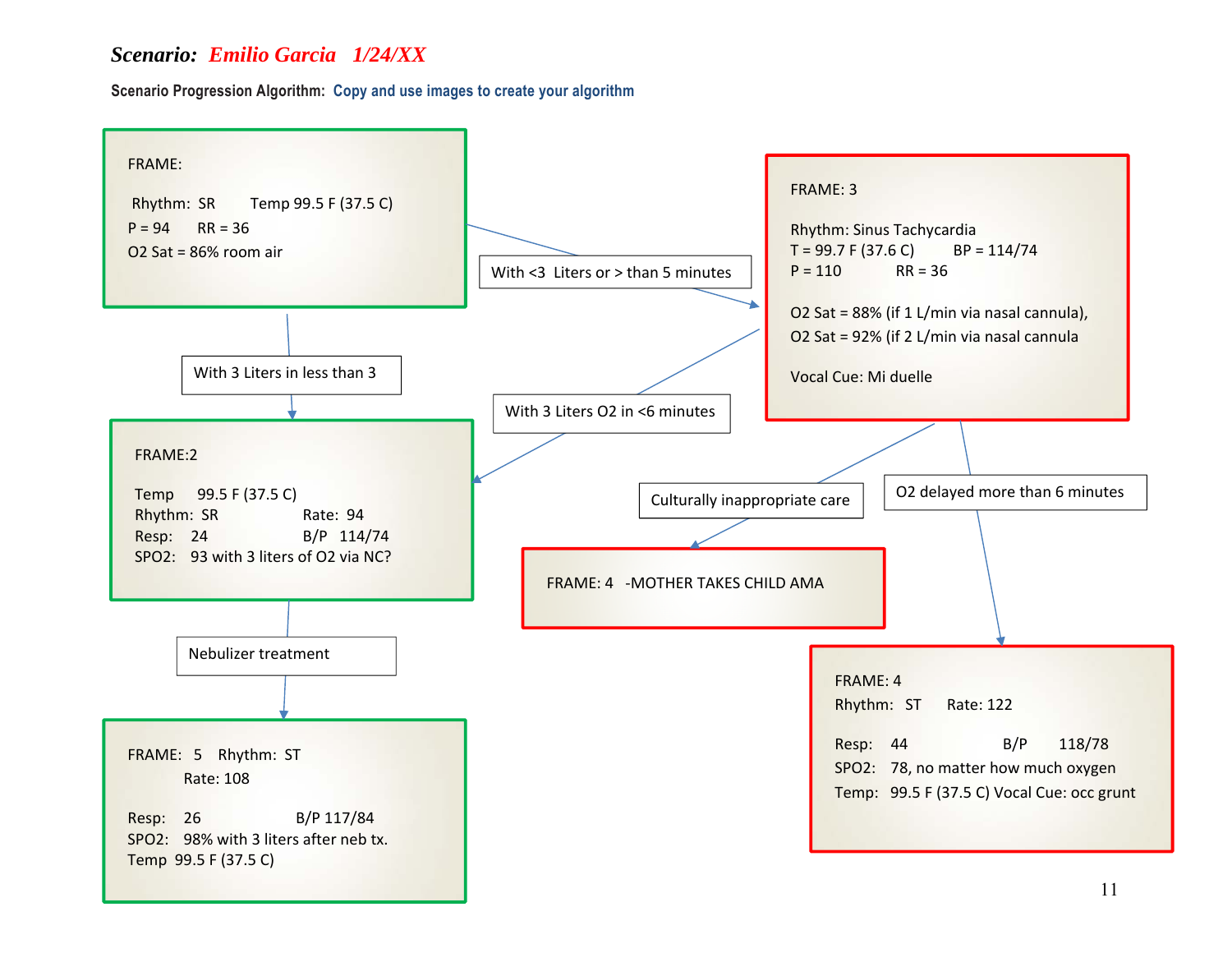# **RURAL SIMCENTER Routine MEDICATION ADMINISTRATION RECORD**

. **. . .** . . **. . . . . . . . . .** .

| <b>NAME: Emilio Garcia</b><br>DOB: 1/24/XX<br><b>GENDER: Male</b><br><b>PT. ID#</b><br>ALLERGIES: Peanuts, eggs, & wheat                |                                 | <b>ROOM #604</b><br><b>PHYSICIAN: Dr. Smith</b><br><b>PATIENT NOTES &amp; COMMENTS:</b> |                                 |                 |
|-----------------------------------------------------------------------------------------------------------------------------------------|---------------------------------|-----------------------------------------------------------------------------------------|---------------------------------|-----------------|
| <b>Medication Order</b>                                                                                                                 | <b>Scheduled</b><br><b>Time</b> | <b>Time</b><br><b>Administered</b>                                                      | <b>Nurse</b><br><b>Initials</b> | <b>Comments</b> |
| D5 1/2 Normal Saline with 20<br>meg Potassium Chloride @ 100<br>ml/hr.                                                                  |                                 |                                                                                         |                                 |                 |
| Albuterol 2.5 mg / 3ml NS via<br>nebulizer every 4 Hours                                                                                |                                 |                                                                                         |                                 |                 |
| Atrovent 250 mcg via nebulizer<br>every 8 hours                                                                                         |                                 |                                                                                         |                                 |                 |
| Singulair 4 mg PO every evening                                                                                                         |                                 |                                                                                         |                                 |                 |
| Solu-Medrol<br>(methylprednisolone) ___ mg IV<br>loading dose x 1 dose (<br>4mg/kg/dose)<br>, then _____ mg IV q 6 hrs<br>(1MG/KG/DOSE) |                                 |                                                                                         |                                 |                 |
|                                                                                                                                         |                                 |                                                                                         |                                 |                 |
|                                                                                                                                         |                                 |                                                                                         |                                 |                 |
|                                                                                                                                         |                                 |                                                                                         |                                 |                 |
|                                                                                                                                         |                                 |                                                                                         |                                 |                 |
|                                                                                                                                         |                                 |                                                                                         |                                 |                 |
|                                                                                                                                         |                                 |                                                                                         |                                 |                 |
|                                                                                                                                         |                                 |                                                                                         |                                 |                 |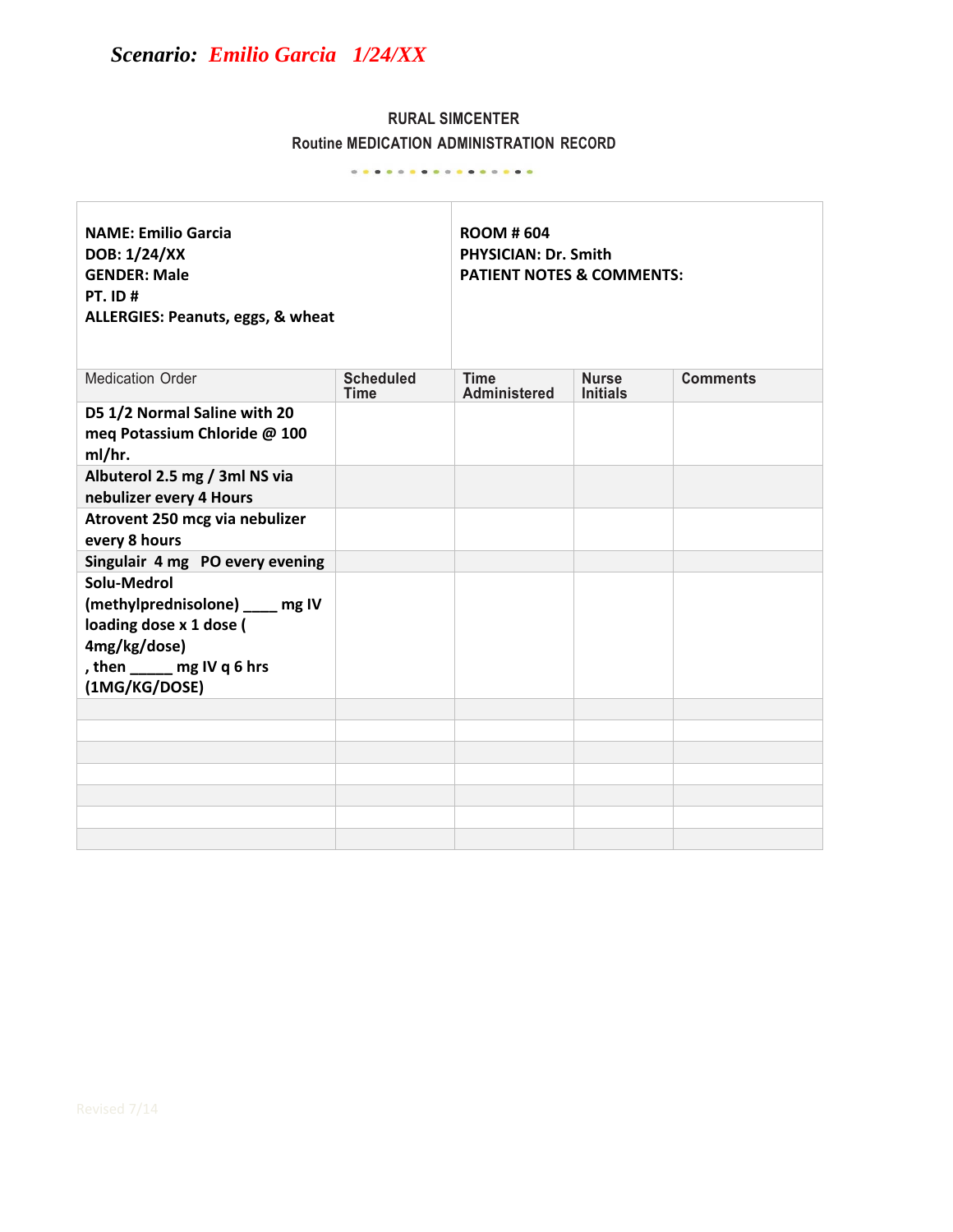



## **RURAL SIMCENTER PRN MEDICATION ADMINISTRATION RECORD**

Ī.

#### . **. . . . . . . . . . . . . . .** .

| <b>NAME: Emilio Garcia</b><br>DOB: 1/24/XX<br><b>GENDER: Male</b><br><b>PT. ID#</b><br>ALLERGIES: Peanuts, eggs, & wheat |                                 | <b>ROOM #604</b><br><b>PHYSICIAN: Dr. Smith</b><br><b>PATIENT NOTES &amp; COMMENTS:</b> |                                 |                 |
|--------------------------------------------------------------------------------------------------------------------------|---------------------------------|-----------------------------------------------------------------------------------------|---------------------------------|-----------------|
| <b>Medication Order</b>                                                                                                  | <b>Scheduled</b><br><b>Time</b> | <b>Time</b><br><b>Administered</b>                                                      | <b>Nurse</b><br><b>Initials</b> | <b>Comments</b> |
| Albuterol 2.5 mg / 3ml NS via<br>nebulizer PRN WHEEZING EVERY<br>2 HOURS                                                 |                                 |                                                                                         |                                 |                 |
| Tylenol mg PO Every 6<br>Hours PRN for Fever > 100.6<br>(15MG/KG/DOSE EVERY 4<br>HOURS)                                  |                                 |                                                                                         |                                 |                 |
| Tylenol _______ mg PO Every 6<br><b>Hours PRN for Irritability</b><br>(15MG/KG/DOSE EVERY 4<br>HOURS)                    |                                 |                                                                                         |                                 |                 |
|                                                                                                                          |                                 |                                                                                         |                                 |                 |
|                                                                                                                          |                                 |                                                                                         |                                 |                 |
|                                                                                                                          |                                 |                                                                                         |                                 |                 |
|                                                                                                                          |                                 |                                                                                         |                                 |                 |
|                                                                                                                          |                                 |                                                                                         |                                 |                 |
|                                                                                                                          |                                 |                                                                                         |                                 |                 |
|                                                                                                                          |                                 |                                                                                         |                                 |                 |
|                                                                                                                          |                                 |                                                                                         |                                 |                 |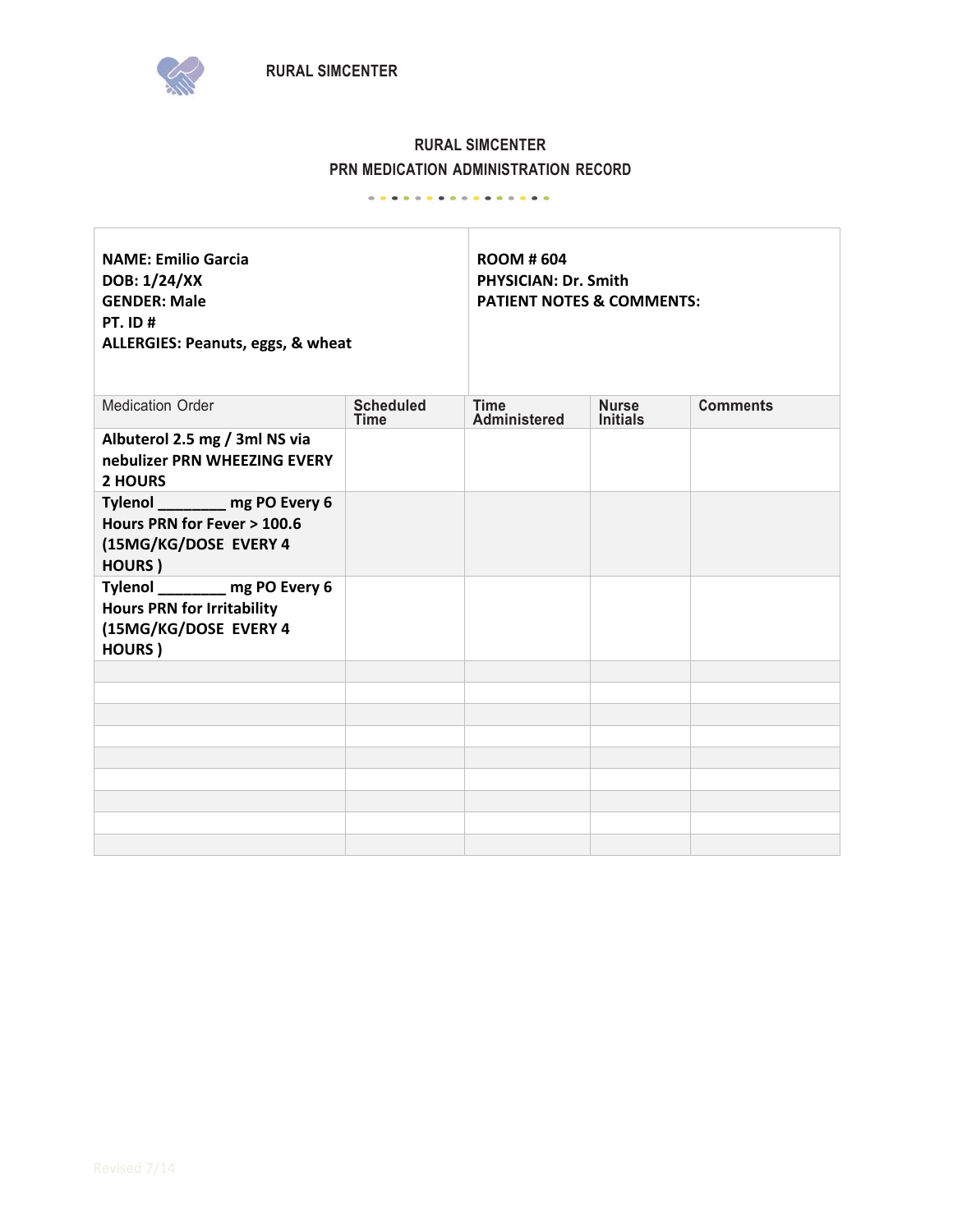

# **PHYSICIAN'S ORDERS**

|                | .                                                                                                                                                                                     | NAME:<br>ROOM NO:<br>PATIENT ID NO |                     |
|----------------|---------------------------------------------------------------------------------------------------------------------------------------------------------------------------------------|------------------------------------|---------------------|
| Drug Allergies |                                                                                                                                                                                       | PHYSICIAN:                         |                     |
|                | Another brand of drug identical in form<br>and content may be dispensed unless checked                                                                                                |                                    | Nurse's<br>Initials |
| 1.             | Admit to PICU                                                                                                                                                                         |                                    |                     |
| 2.             | <b>Condition Guarded:</b>                                                                                                                                                             |                                    |                     |
| З.             | Activity: Bedrest                                                                                                                                                                     |                                    |                     |
| 4.             | Diet: NPO                                                                                                                                                                             |                                    |                     |
| 5.             | D5 1/2 Normal Saline with 20 meq Potassium Chloride @ 100 ml/hr.                                                                                                                      |                                    |                     |
| 6.             | Labs: CBC, CMP, ABG;s, ESR                                                                                                                                                            |                                    |                     |
| 7.             | Diagnostics: C-Xray portable                                                                                                                                                          |                                    |                     |
| 8.             | O2 per Respiratory Care Protocol<br>Adjust O2 to maintain SpO2 > 92%. Call physician for O2 usage > 4 L/min or > 40%.<br>Reassess daily, wean O2 to maintain SpO2 > 94%.<br>$\bullet$ |                                    |                     |
| 9.             | <b>Aerosol Medications:</b><br>Albuterol 2.5 mg / 3ml NS via nebulizer every 4 Hours<br>Atrovent ___500mcg______via nebulizer every 12 hours                                          |                                    |                     |
|                | 10. Solu-Medrol (methylprednisolone) ____ mg IV loading dose x 1 dose (4mg/kg/dose)<br>, then ______ mg IV q 6 hrs (1MG/KG/DOSE)                                                      |                                    |                     |
|                | 11. Tylenol ________ mg PO Every 6 Hours PRN for Fever > 100.6 (15MG/KG/DOSE EVERY 4 HOURS)                                                                                           |                                    |                     |
|                | 12. Tylenol _________ mg PO Every 6 Hours PRN for Irritability (15MG/KG/DOSE EVERY 4 HOURS)                                                                                           |                                    |                     |
|                | 13. Singulair 4 mg PO every evening                                                                                                                                                   |                                    |                     |
| 14.            |                                                                                                                                                                                       |                                    |                     |
| 15.            |                                                                                                                                                                                       |                                    |                     |
| 16.            |                                                                                                                                                                                       |                                    |                     |
| 17.            |                                                                                                                                                                                       |                                    |                     |
| 18.            |                                                                                                                                                                                       |                                    |                     |
| 19             |                                                                                                                                                                                       |                                    |                     |
| 20             |                                                                                                                                                                                       |                                    |                     |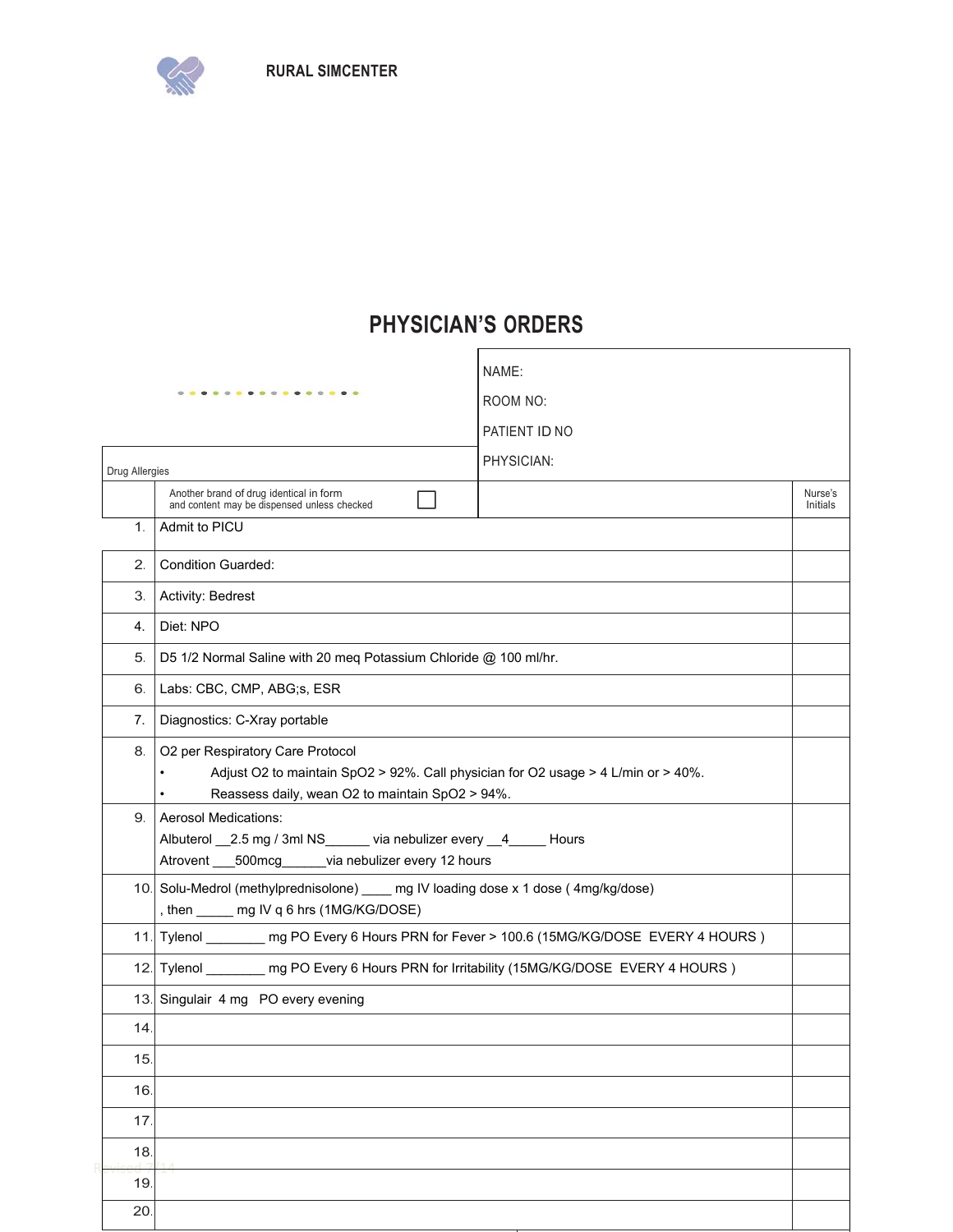

**PHYSICIAN'S ORDERS**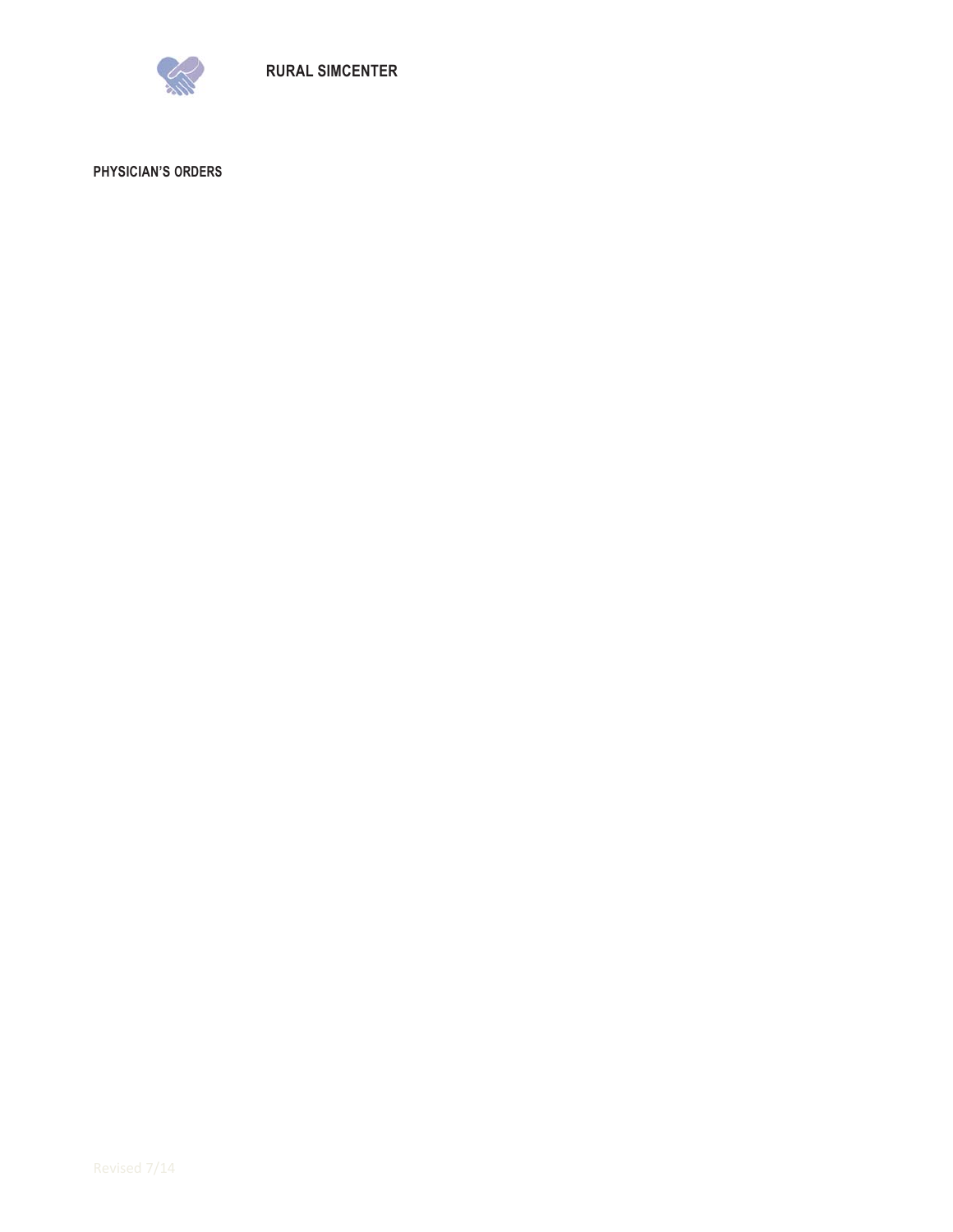

# **PATIENT CHART**

| × | ×<br>۰. |  |
|---|---------|--|

| GENDER:     | ALLERGIES: | PRIMARY PHYSICIAN: |
|-------------|------------|--------------------|
| DOB:        |            |                    |
| PATIENT ID: |            |                    |

### Case Details:

Emilo Garcia is a 9-year-old Hispanic female with acute asthma exacerbation related to pet dander exposure. he was admitted to the hospital from his pediatrician's office on at Tuesday at noon.

#### **Shift Report:**

Patient presented to the pediatric clinic this morning with difficulty breathing. His mother reported that Emilio got a new puppy 3 days ago and that the dog has been sleeping in the patient's bed. Multiple inhalers were administered at home, but her respiratory status did not improve. At the pediatric clinic, Emilio was given an albuterol nebulizer treatment, which resulted in some improvement of symptoms. Emilio was admitted to the hospital at noon and is being managed with IV steroids and albuterol nebulizer treatments.

O2 saturations are 92%-96% on 1 L/min via nasal cannula. His IV infiltrated about an hour ago. The IV team was just here and replaced the IV. He got really worked up when they placed it. His mother is trying to calm him down, but he is very upset. He seems to get scared when he is confronted by a health care worker, especially when it involves some type of treatment. he really needs her nebulizer treatment as soon as the IV team is done. I called 5 minutes ago for the pediatric respiratory therapy team to come and give a breathing treatment, but they have a situation in the emergency department and aren't available for at least an hour. I don't think he can wait that long.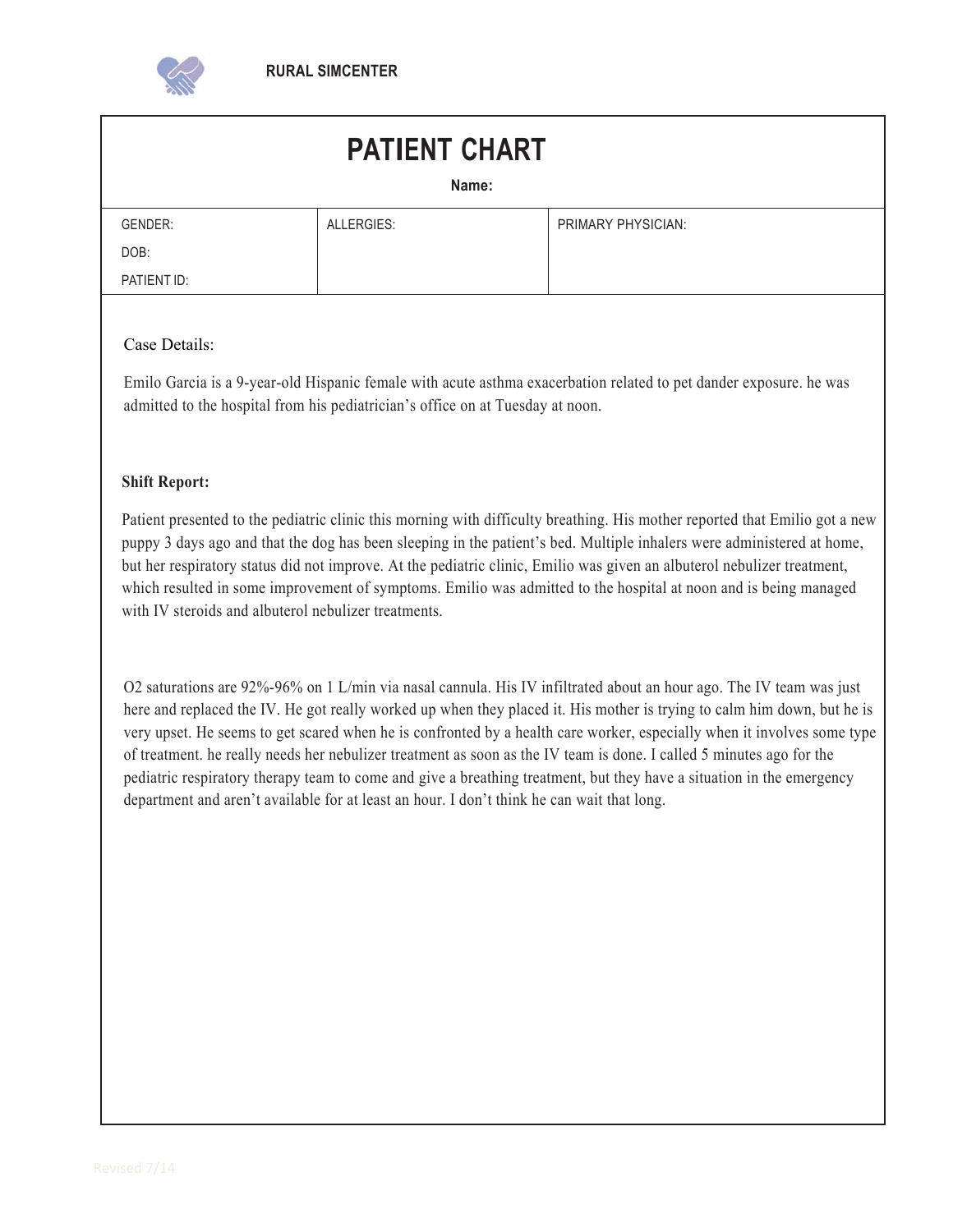

Patient Actors Roles:

#### **Suggested Dialogue for each Actor**

#### **Mom**

His name is Emilio He is 9. His birthday is January 24th. Allergic to peanuts and eggs and wheat

#### **Post IV start**

**Emilio**: Crying inconsolably. No more owies. Mi duelle . (That shot hurt )

#### **Regarding the nebulizer left by RT to give due to emergency in ER**

**Emilio:** No quiero!! Pulls away when nurse tries to give Nurse should suggest mom give it and demonstrate how

#### **Regarding medication IV**

**Emilio:** No, No, No, !!!!! mi van a picar! (they are going to poke me) **Mom**: no mi hijo, te van a dar en el suero. No picete. Sera tus ojos. (They are going to give it to you in the IV. As she cuddles him)

Nurse might show how she is going to give med in the IV tubing Might use the teddy bear with the IV in to demonstrate.

#### **Regarding oxygen**

**Emilio:** no quiero but will wear the nasal cannula If blow by is used mom to hold Perhaps have a puppy with the oxygen being delivered.

#### **In regards to questions on triggers**

**Mom:** smokes outside Run out of medicine every month, could we get more? Live in an orchard where my husband runs a farm **Emilio:** asking for his puppy

#### **Key Points to emphasize:**

Triggers around child How to manage them Goal for mgt.

#### **Suggested Character Development:**

Consider education of family once crisis is past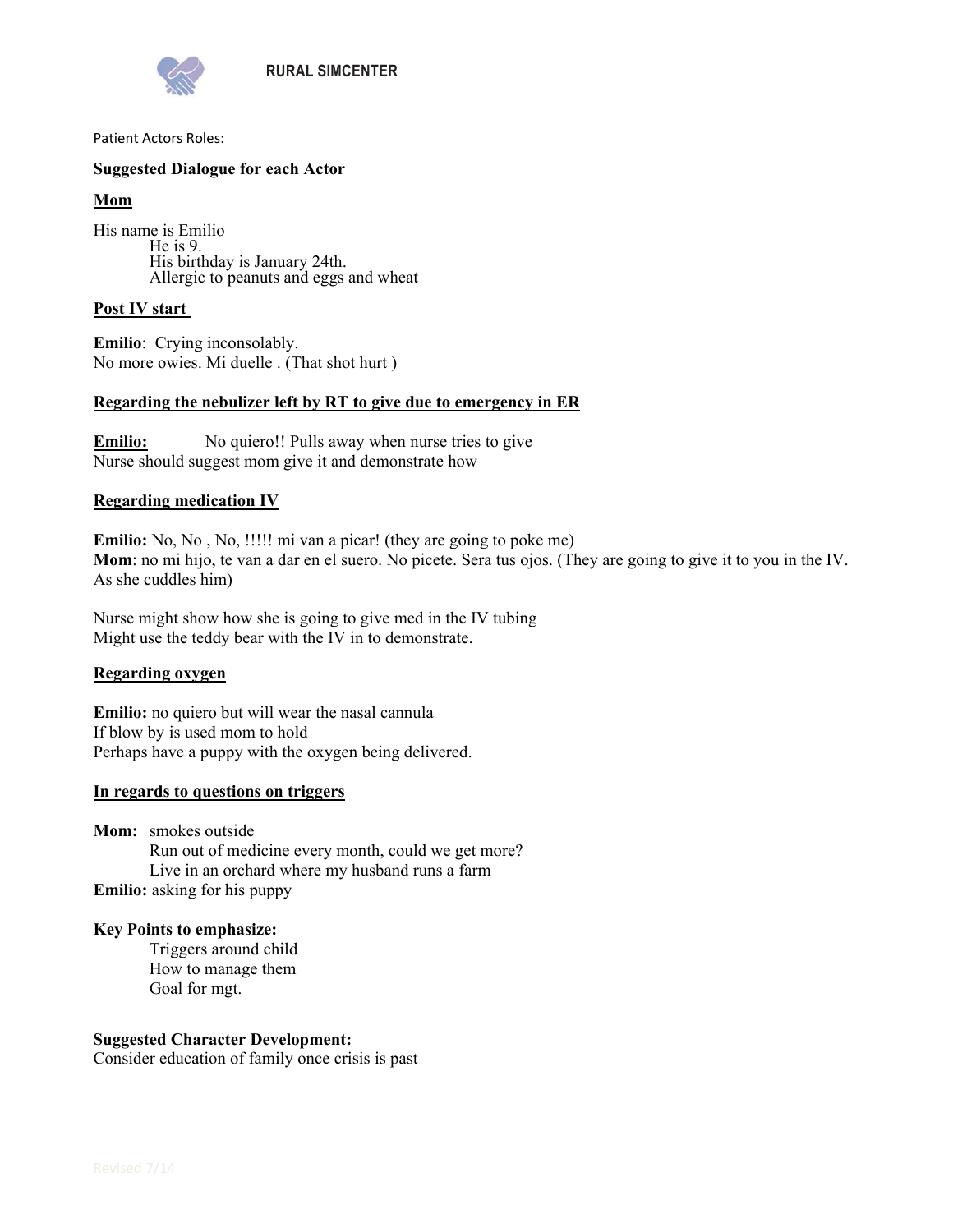

## **DEBRIEFING Points**

**Status asthmaticus** is an acute exacerbation of asthma that remains unresponsive to initial treatment with bronchodilators. Status asthmaticus can vary from a mild form to a severe form with bronchospasm, airway inflammation, and mucus plugging that can cause difficulty breathing, carbon dioxide retention, hypoxemia, and respiratory failure.

Patients report chest tightness, rapidly progressive shortness of breath, dry cough, and wheezing and may have increased their betaagonist intake (either inhaled or nebulized) to as often as every few minutes.

Typically, patients present a few days after the onset of a viral respiratory illness, following exposure to a potent allergen or irritant, or after exercise in a cold environment. Is it appropriate to ask when the asthma events occur? At home?

Frequently, patients have underused or have been under-prescribed anti-inflammatory therapy. Also consider medication dosage, timing and how long it lasts?

### **Risk factors for developing severe or persistent status asthmaticus** include the following:

 History of increased use of home bronchodilator treatment without improvement or effect History of previous intensive care unit (ICU) admissions, with or without intubation and mechanical ventilator support Asthma exacerbation despite recent or current use of corticosteroids Frequent emergency department visits and/or hospitalization (implies poor control) Less than 10% improvement in peak expiratory flow rate (PEFR) from baseline despite treatment History of syncope or seizures during acute exacerbation Oxygen saturation below 92% despite supplemental oxygen

**Determine whether the patient has a severe asthma exacerbation without wheezing (ie, the silent chest). Such patients may have such severe airway obstruction or be so fatigued that they are unable to generate enough airflow to wheeze. This is an ominous sign of impending respiratory failure.**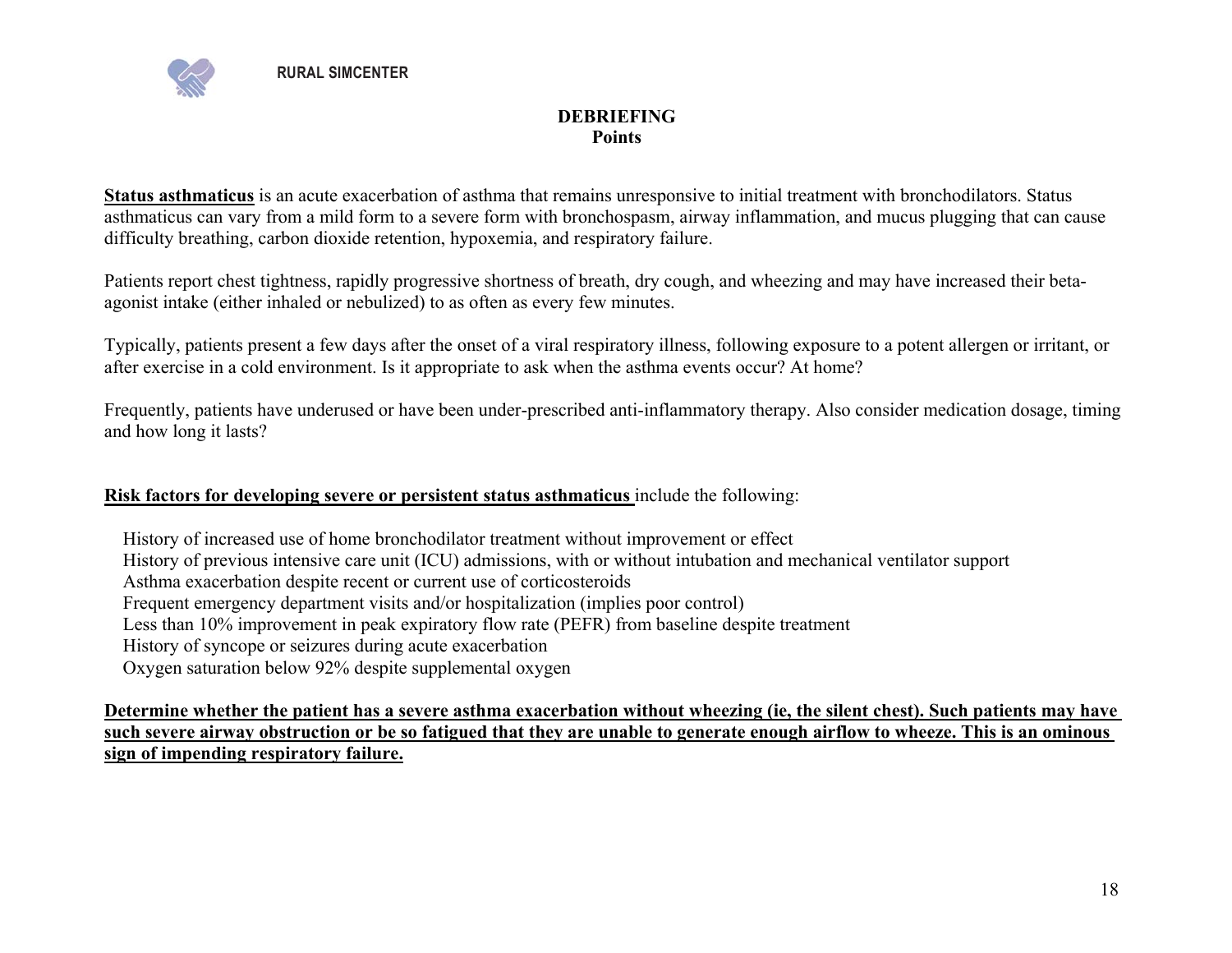

 **RURAL SIMCENTER** 

Management goals for status asthmaticus are (1) to reverse airway obstruction rapidly through the aggressive use of beta2-agonist agents and early use of corticosteroids, (2) to correct hypoxemia by monitoring and administering supplemental oxygen, and (3) to prevent or treat complications such as pneumothorax and respiratory arrest.

### **Fluid replacement**

Replace insensible losses Electrolyte monitoring Hypokalemia may result from either corticosteroid use or beta-agonist use.

**Beta2-Agonists**<br>The first line of therapy is bronchodilator treatment with a beta2-agonist, typically albuterol. Handheld nebulizer treatments may be administered either continuously (10-15 mg/h) or by frequent timing (eg

Levalbuterol 0.63-mg

Nonselective beta2-agonists: epinephrine or terbutaline

# **Anticholinergics** ‐**suppress conduction in vestibular cerebellar pathways/** Ipratropium bromide (Atrovent)

**Glucocorticosteroids- can decrease mucus production, improve oxygenation** Take 4-6 hours for action so need supportive therapy oral or IV Methylprednisolone 1mg/kg/dose every 6 hours

In addition, corticosteroids can decrease bronchial hypersensitivity, reduce the recovery of eosinophils and mast cells in<br>bronchioalyeolar lavage fluid, decrease the number of activated lymphocytes, and help to regenerate

**Bronchodilators- higher incidence of side effects and not as strong as Beta 2 -Agonist<br>Theophylline<br>Aminophylline<br>Magnesium sulfate - relax smooth muscle and hence cause bronchodilation by competing with calcium at calciu** 

### **Noninvasive Ventilation & Mechanical ventilation**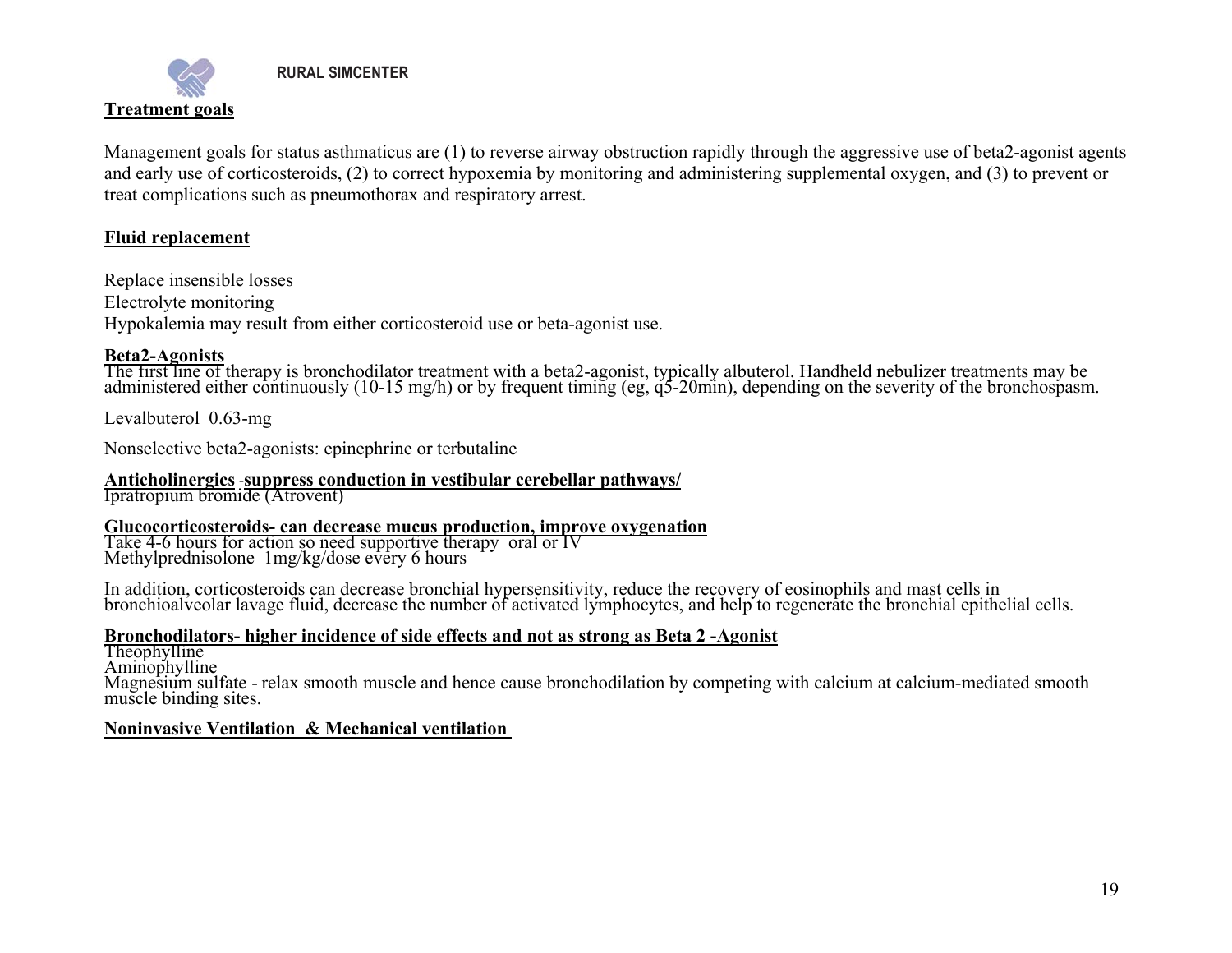

The routine administration of antibiotics is discouraged.

#### **Oxygen monitoring and therapy**

Arterial blood gas (ABG) values are usually used to assess hypercapnia during the patient's initial assessment.<br>Oxygen saturation<br>Oxygen therapy is essential, with hypoxia being the leading cause of death in children with

#### . **Nitrate oxide**

Nitrate oxide has been employed in a child with refractory asthma. The future role of this therapy remains to be determined.

#### **Leukotriene modifiers**

Leukotriene modifiers are useful for treating chronic asthma but not acute asthma. Should be taken at night.

### **Patient education**

Asthma is a chronic illness. Asthma education is family centered to impart information regarding maintenance, monitoring and measures for environmental control.

Appropriate use of inhalers, compliance stress-avoidance measures. Stress factors (ie, triggers of asthma attacks) include pet dander, house dust, and mold. Strongly discourage smoking.